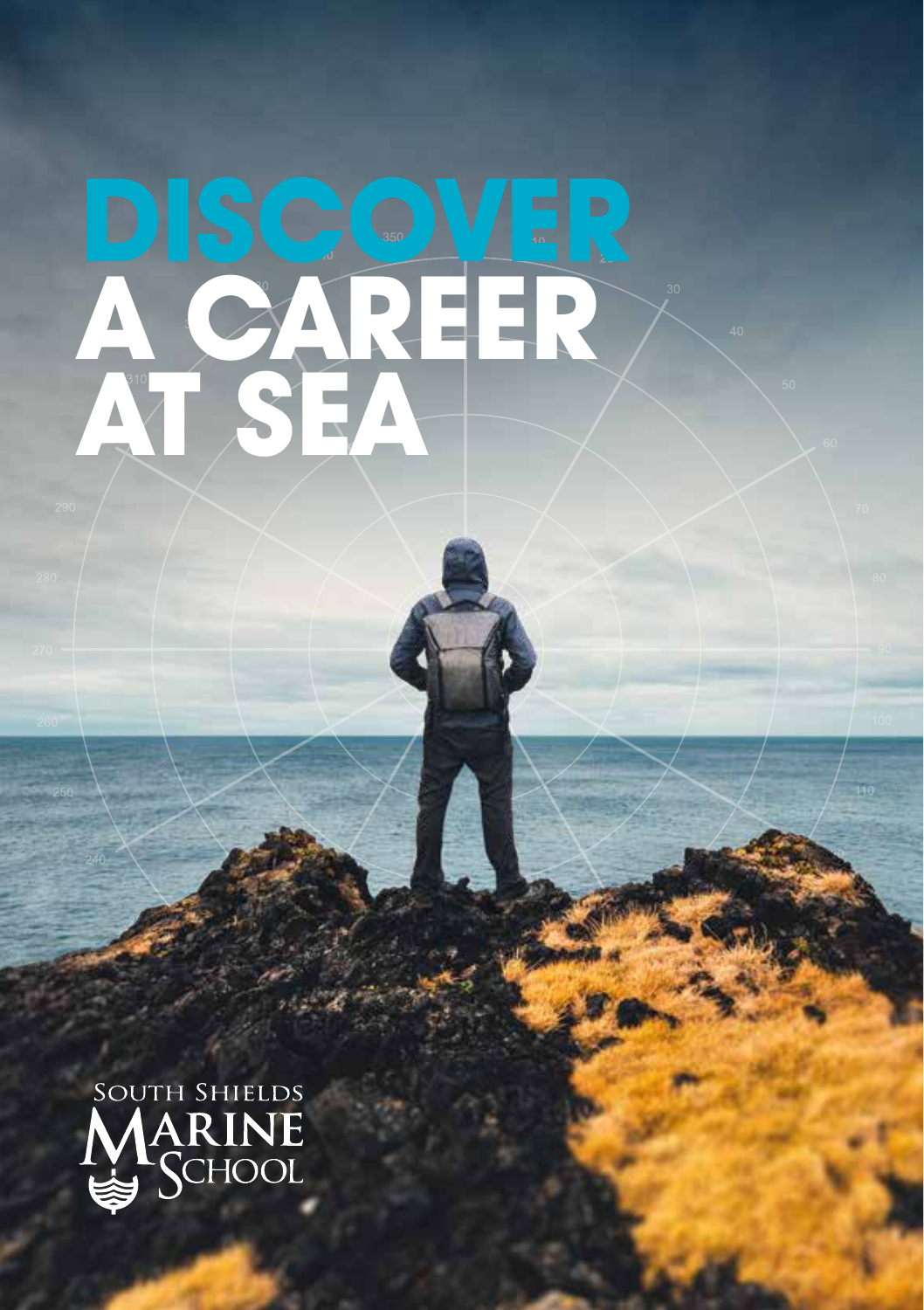### **SOUTH SHIELDS MARINE SCHOOL**

# **SPECIALISE IN MERCHANT NAVY TRAINING**

**IN A WORLD OF MANY CHOICES, EMBARKING ON A CAREER AT SEA IS AMONG THE MOST EXCITING STEPS IT IS POSSIBLE TO TAKE - EACH NEW HORIZON BRINGS A DIFFERENT EXPERIENCE.** 

A career in the Merchant Navy is rewarding and challenging, and there are a wide range of opportunities available, each demanding unique skills - from navigating and steering a ship, to managing critical controls in the engine room.

**This guide is colour coded to give you information in the three key areas:**

| <b>Navigation</b>         |  |
|---------------------------|--|
|                           |  |
| <b>Marine Engineering</b> |  |
|                           |  |
| <b>Electro-Technical</b>  |  |
|                           |  |





THE OUEEN'S **ANNIVERSARY PRIZES** FOR HIGHER AND FURTHER EDUCATION 2010

**South Shields Marine School is one of only four specialist maritime training centres in the country - and the only winner of a Queen's Anniversary Prize.**





**The biggest container ships can hold** 

**bananas in 23,000 containers and if lined up, would stretch halfway across the planet! 745 million**

### **START YOUR JOURNEY TODAY!**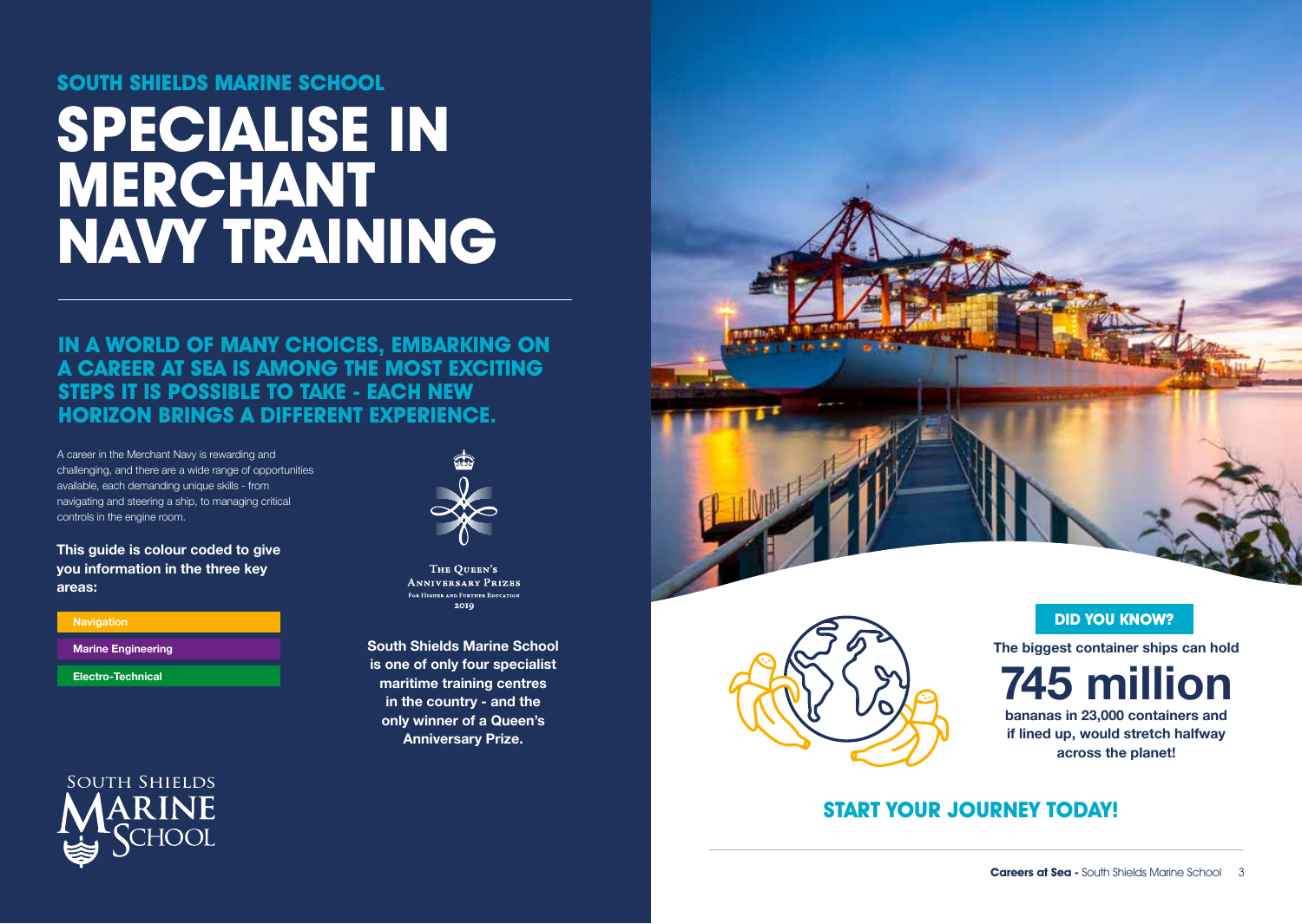## **PRE-CADETSHIP**

### **AN INTRODUCTION TO THE MARINE SECTOR**

### **GET ON BOARD – TO A LIFE FULL OF ADVENTURE!**

If you're looking for a career with a difference, where days are rarely the same and where a sense of challenge and adventure are high, then a career at sea could be perfect for you.

#### **What is a Pre-Cadetship?**

A Pre-Cadetship is the introduction to the Maritime industry and will give you the basic safety and technical skills of the Marine sector.

It is the perfect starting point for a career in the Merchant Navy and can lead to well paid careers at sea and on land.

You will learn from industry experts who have worked in a number of maritime fields.



#### **Alfie says...**

"Don't be afraid to leave home to study, it's a great opportunity to get your foot in the door from leaving school to get an insight in to what shipping companies you could work for in the future. The pre-cadetship has taught me so many skills and the lecturers are super-friendly and experienced; each with their own fantastic sea tales from travelling the world."

**Alfie Allen (Pre-cadet)**

**IF YOU HAVE A DESIRE TO WORK AT SEA AND TRAVEL THE WORLD, OUR PRE-CADETSHIP PROGRAMMES WILL GIVE YOU BOTH THE ACADEMIC AND VOCATIONAL SKILLS THAT YOU NEED TO ENJOY A SUCCESSFUL CAREER IN THE MARITIME INDUSTRY.** 

**The Pre-Cadetship is a one-year, full-time study programme based on campus to give you the skills required to progress to a range of career opportunities including sponsorship by major shipping companies.** 



 $114$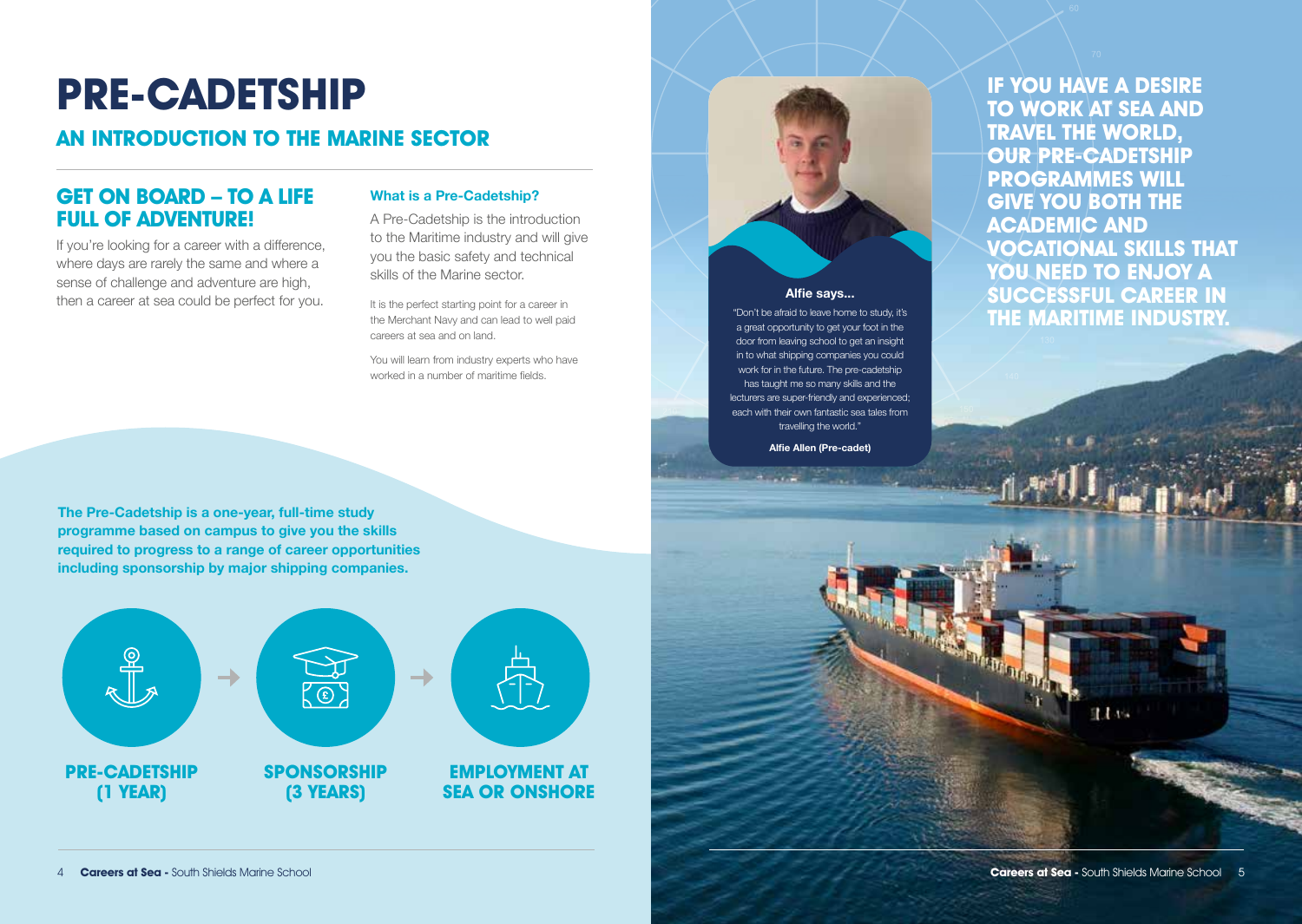## **PRE-CADETSHIP MARINE NAVIGATION (DECK)**

### **DO YOU SEE YOURSELF AS THE CAPTAIN OF A SHIP ONE DAY?**

Study with us and you'll learn how to manoeuvre and operate a ship by using the latest navigational technology to get cargo, passengers and crew members from port-to-port safely.



#### **Careers include:**

- Navigation Officer
- 3rd Officer • Naval Architect
- 2nd Officer
- Chief Officer
	- Harbour Master
		- Port Operator

• Marine Surveyor

• VTS Operator

• Captain • Marine Pilot

## **PRE-CADETSHIP ENGINEERING**

### **DO YOU ENJOY FIXING GIZMOS, AND ARE YOU NUMERICAL?**

Modern ships use complex equipment and tools to ensure the smooth day-to-day running of the vessel.

As a Marine Engineer, you will design, build, test and repair boats, ships, offshore platforms and drilling equipment.

#### **Careers include:**

- Marine Engineering Officer
- 4th Engineer
- 3rd Engineer
- 2nd Engineer
- Chief Engineer
- Naval Architect



#### **Cole says...**

"The Pre-Cadetship has taught me a range of skills including the knowledge of tools and engineering equipment that's available. I have always wanted to travel and see the world and by developing a wide skill-set, I have now secured sponsorship with a shipping company which is testament to the help and support from staff at the marine school."

**Cole Britton (Pre-cadet)**

### Our **state-of-the-art simulation technology** brings the being-at-sea experience to life from calm waters to stormy seas, we can

**ALDES** 

Ą

replicate any at-sea environment.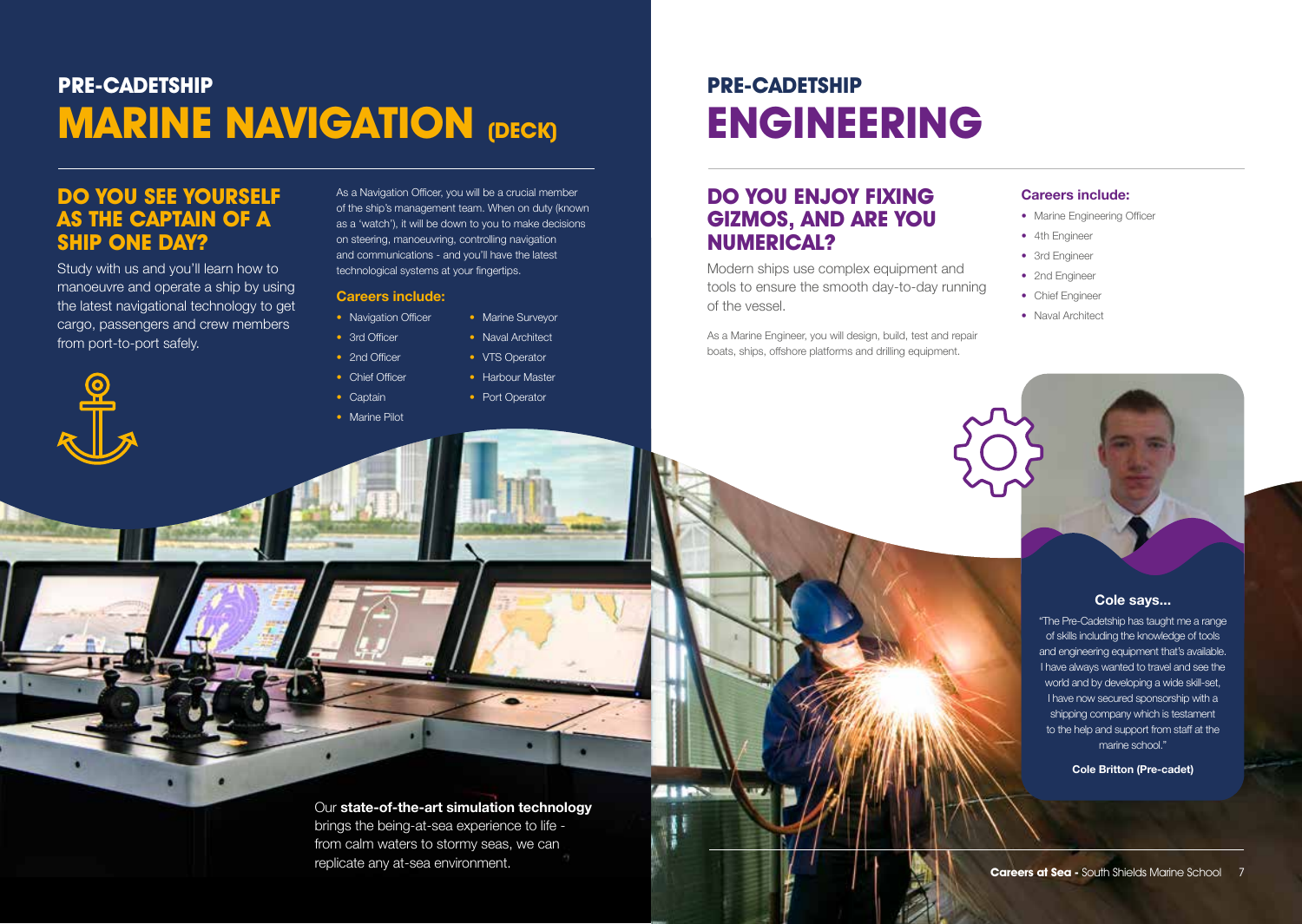## **COURSE ENTRY REQUIREMENTS**

### **FOR THOSE LOOKING FOR A TOP CLASS CAREER AT SEA!**

#### **LEVEL 2 PRE-CADETSHIP ENGINEERING (VOCATIONAL)** Four GCSEs Grade 3 / D

(including maths, English and a science).

**LEVEL 3 PRE-CADETSHIP ENGINEERING (ACADEMIC)**

Level 2 Pre-Cadetship (Level 2 Diploma in Engineering) or four GCSEs grades 4 or above (including maths, English and a science).

#### **LEVEL 3 PRE-CADETSHIP NAVIGATION (VOCATIONAL & ACADEMIC)**

Four GCSEs grade 4 / C or above (including maths, English and a science).

There will also be an opportunity to resit English and Maths alongside your studies.

#### We have two intakes throughout the year in January and September. To submit an application, please visit our website **www.stc.ac.uk/marine** or by emailing **shipping@stc.ac.uk. Please note that all applications will,**

**however, be considered on an individual basis.**

## **WHY STUDY WITH US?**

### **MORE THAN JUST YOUR NORMAL CAREER**

A career at sea offers so many unique and exciting opportunities.

#### **Reasons why you should study at South Shields Marine School:**

- Learn from industry experts
- Grow as an individual
- Develop interpersonal and communication skills
- Unrivalled support
- Award-winning college
- Highest Ofsted-rated college on Tyneside
- World-class facilities
- Great progression opportunities

#### **Highest Ofsted-rated college on Tyneside - proven by our inspection report of October 2019.**

As the highest Ofsted rated college in Tyneside, you know you're starting your journey to your future career at sea at the best college.



**CAREER PROGRESSION FOUR GCSES AT GRADE 4 / C OR ABOVE**  (including maths, English and a science) and a Marine Entry Test **LEVEL 3 PRE-CADETSHIP** (Engineering or Nautical up to one year) **FOUR GCSES AT GRADE 3 / D OR ABOVE** (including maths, English and a science) and a Marine Entry Test **LEVEL 2 PRE-CADETSHIP** (Engineering up to one year) **PROGRESSION ROUTES INTO SPONSORSHIP SPONSORSHIP INTO MARINE ENGINEERING FOUNDATION DEGREE CADETSHIP** 3 years Level 4/5 **SPONSORSHIP INTO MARINE OPERATIONS (NAUTICAL) FOUNDATION DEGREE CADETSHIP** 3 years Level 4/5 **SPONSORSHIP INTO MARINE ENGINEERING OR NAUTICAL SCIENCE ADVANCED CERTIFICATE DIPLOMA CADETSHIP** 3 years Level 3/4/5 Whichever route you take, our maritime lecturers will be on hand to **How do I find a sponsorship?** 

CV preparation and so much more!

prepare and assist you with your sponsorship application including

*Staff provide a specialist and cutting-edge curriculum for learners and apprentices studying maritime programmes. Almost all learners on maritime programmes progress into a career in merchant shipping. Lecturers make very effective use of excellent resources to ensure that learners develop the knowledge that they need to work successfully at sea.*





**DID YOU KNOW?**

**You could earn between £40,000 - £80,000 a year as a Senior Officer.**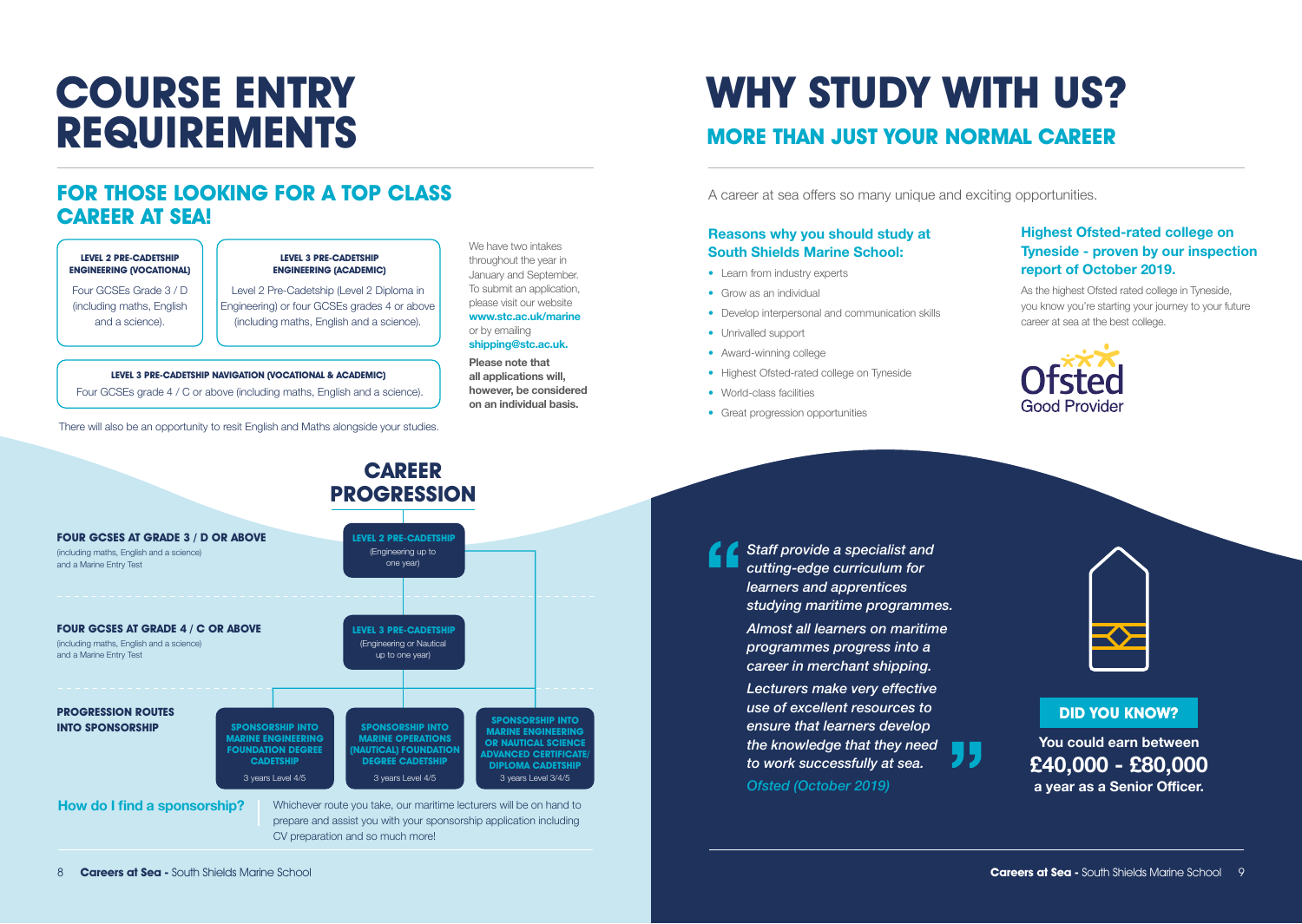## **CADETSHIPS**

## **A SPONSORED ROUTE TOWARDS A CAREER AT SEA**

Upon completing a Pre-Cadetship, or after directly applying to a shipping company, you will undertake a three-year sponsored Officer Cadet training programme.

Being sponsored means your Higher Education fees are covered, so you'll have no student debt and you'll be earning a salary.

#### **How will I study?**

The three-year training programme is split into five phases.

#### **Phase one, three and five:**

- Academic and workshop study
- Based at college
- Safety and survival training at our Marine Offshore Safety Training Centre in South Shields

#### **Phase two and four:**

- Sea phase
- Practical experience on board a vessel
- On-the-job training

### **A CADETSHIP PROGRAMME IS THE SPRINGBOARD TO AN EXCITING CAREER AWAY FROM THE NORMAL OFFICE '9-5' JOB**

Both academic and practical study will ensure that you gain the experience and knowledge to pass your final oral exams, which will enable you to become a fully qualified Officer.

Find out more about sponsorship by visiting **www.careersatsea.org**



#### **DID YOU KNOW?**



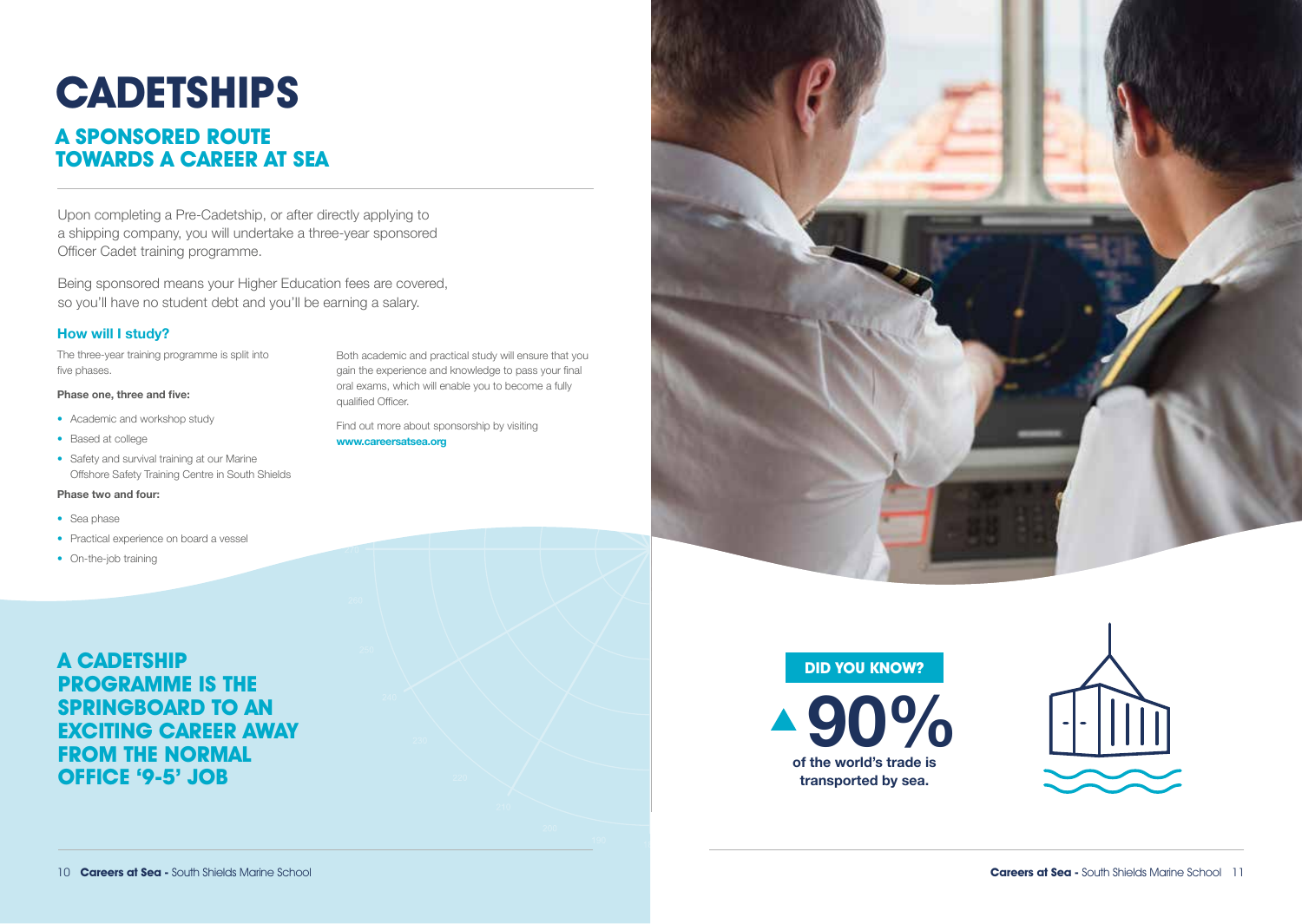## **NAVIGATING OFFICER**

**DEALING WITH SAFE NAVIGATION, CARGO CARE AND DECK MAINTENANCE**

#### **Why become a Navigating Officer?**

A Navigating Officer is responsible for the day-to-day navigation and communications of the vessel. They also ensure the ship is stable when going to sea and that the cargo (i.e. food/clothing etc.) is loaded and unloaded safely.

#### **How will I study?**

After being sponsored by a shipping company, your training programme will be split into the five training phases. You will also spend at least twelve months at sea during the training programme.

#### **Is this course for me?**

If you love working with technology and have a desire to travel the world, you can apply for a Cadetship from the age of 16+, with the likelihood of going to sea by the age of 18.

#### **Katie says...**

"I've learned a lot during my studies at South Shields Marine School and have loved hearing all the wonderful sea tales and success stories. My advice to anyone looking to start a career at sea is to get ahead of the game and do something different, as you won't regret it. The Pre-Cadetship gave me a real insight into what a career at sea entails which helped me secure a cadetship."

> **Katie Pooley (Deck Cadet) Former Pre-Cadet**

## **MARINE ENGINEERING OFFICER**

### **DEALING WITH PROPULSION, MAINTENANCE, OPERATIONS AND DESIGN ON SHIP**

#### **Why become a Marine Engineering Officer?**

A Marine Engineering Officer is responsible for the operation and maintenance of a ship's propulsion, electrical generation, and all technological and ancillary systems upon which the vessel relies.

You will learn the practical skills to help you become a qualified engineer at operational level. This is the first step for any Marine Engineer who wants to have a **flourishing career**. It can also lead to great progression opportunities, including the highest rank of Chief Engineer.

#### **How will I study?**

You will spend at least eight months at sea during the three-year training course, which is split into five phases.

Sponsorship opportunities include either a Marine Engineering **Foundation Degree** or via a **HNC/HND** route (now known as Advanced Certificate/Diploma).

#### **Is this course for me?**

If you are passionate about engineering and how things work, whilst having an interest in ships and travelling, this may be the perfect route for you.



#### **Thomas says...**

"The marine school has not only prepared me academically by giving me a solid foundation of engineering mathematics, but the course has also prepared me for life at sea. The facilities are fantastic and the workshops are fully kitted out with Metal Lathes, Stick and MIG welders and other plant systems such as purifiers, pumps and electric motors. I would encourage anyone to start a career at sea as it's exciting, challenging, and adventurous."

**Thomas Mill (Marine Engineering Cadet)**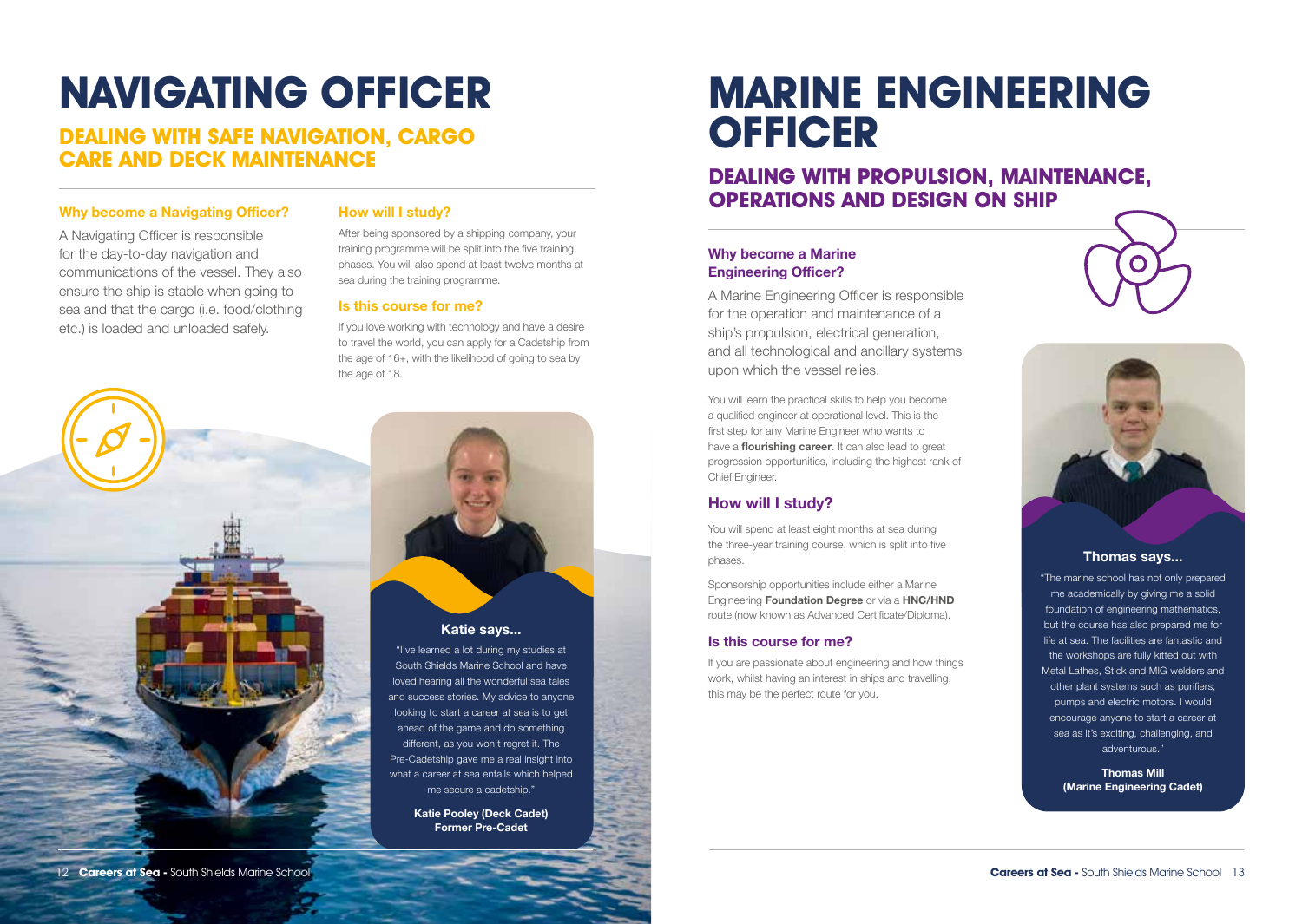## **ELECTRO-TECHNICAL OFFICER**

### **IN CHARGE OF ALL ELECTRICAL SYSTEMS ON SHIP**

#### **Why become an Electro-Technical Officer?**

An Electro-Technical Officer (ETO) is a member of the engineering department on a ship. Also referred to as the Electrical Engineering Officer, the ETO is in charge of all of the electrical systems.

If you have a passion for modern technologies and would like to work at sea, the demand for ETOs is high.

#### **How will I study?**

As an Electro-Technical Officer, you need at least four GCSEs, in maths, English, a science and another subject preferably at grade 4 or above with a UCAS tariff of 48, including 12 UCAS points from a maths and/or science subject. The successful completion of our Pre-Cadetship will also provide the sufficient entry requirements for the course.

Sponsorship opportunities are available via an Electro-Technical Officer Foundation Degree route. Your study period wiill be for three years, which will include three spells at college and two periods at sea.

#### **Is this course for me?**

If you like the thought of working with electronics and dealing with technical challenges, this could be the career path for you.



#### **Ami says...**

"When I was first looking at the Pre-Cadet programme, the promise of assistance and applying for sponsorship, as well as specialised classes covering the Merchant Navy and its operations, really appealed to me. I am now sponsored with Disney Cruises as an ETO trainee, and I can't wait to see what the future holds."

**Ami Celeste Gay (ETO Cadet) Former Pre-Cadet**

## **SHIP'S COOK**

### **ARE YOU INTERESTED IN CATERING AND HAVE A DESIRE TO TRAVEL THE WORLD?**

If the answer is yes, a life as a Ship's Cook may be the one for you.

The Ship's Cook Assessment Course is running throughout the year at South Shields Marine School.

If you're interested in the catering route as a starting point, you can apply to enrol on a level 3 catering course at South Tyneside College and then complete a Ship's Cook Assessment afterwards, which will last approximately two weeks. This assessment will grant you the qualifications needed to work on a ship.

## **START YOUR CATERING**

As part of the assessment, training will involve practical elements, such as making fresh bread from scratch in our fully equipped kitchen. Our purpose-designed kitchens also provide a realistic working environment and support an in-house commercial restaurant and retail outlet.

**Interested?** Please email **wayne.reed@tynecoast.ac.uk** for further information.

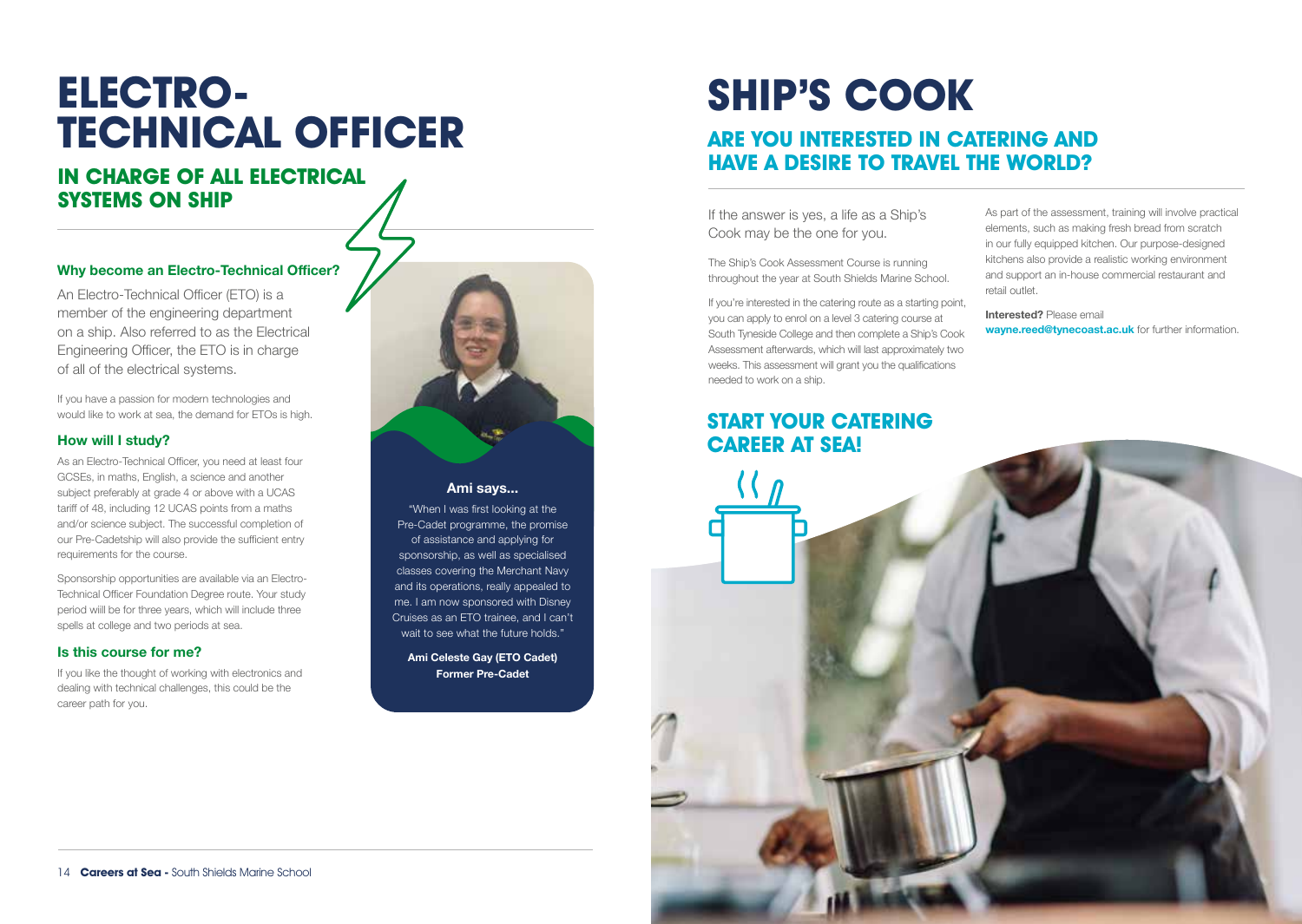## **MARINE OFFSHORE SAFETY TRAINING CENTRE: MOST**

**Situated on the riverside at South Shields, our world-class facilities at the Marine and Offshore Safety Training Centre will give you the survival and safety skills required for a career at sea.** 

#### **Safety training includes:**

- Personal survival safety
- Firefighting
- Fire prevention
- First-aid
- Emergency management training
- *Image captured in our safety training pool*

## **OUR WORLD-CLASS FACILITIES INCLUDE:**

- Environmental pool (creating realistic sea conditions with the use of wind, waves, rain and sound effects)
- Life raft, lifeboats and emergency safety equipment
- Helicopter escape module (creating realistic conditions to simulate dry, wet and capsize situations)
- Survival suits and life jackets

#### **OUR STATE-OF-THE-ART TRAINING FACILITIES WILL CHALLENGE YOU AND GIVE YOU A REAL INSIGHT INTO THE IMPORTANCE OF SAFETY AND THE VALUE THAT EVERY MEMBER OF THE CREW ADDS.**

## **WHAT NEXT?**

We run regular events throughout the year, so make sure you stay up-to-date by regularly checking our website and social media.

**12 PERSONS** 

#### See below for more essential information about careers at sea:

South Shields Marine School: **www.stc.ac.uk/marine** Careers at Sea:

**BONBON** 

**www.careersatsea.org**

Career at Sea and Beyond: **www.casandbeyond.org** Merchant Navy Training Board: **www.mntb.org.uk**

The Marine Society: **www.marine-society.org** 

UK Chamber of Shipping: **www.ukchamberofshipping.com** 

## oooo 000

Maritime and Coastguard Agency: **www.gov.uk/government/ organisations/maritime-andcoastguard-agency**

Sea Vision UK: **www.seavision.org**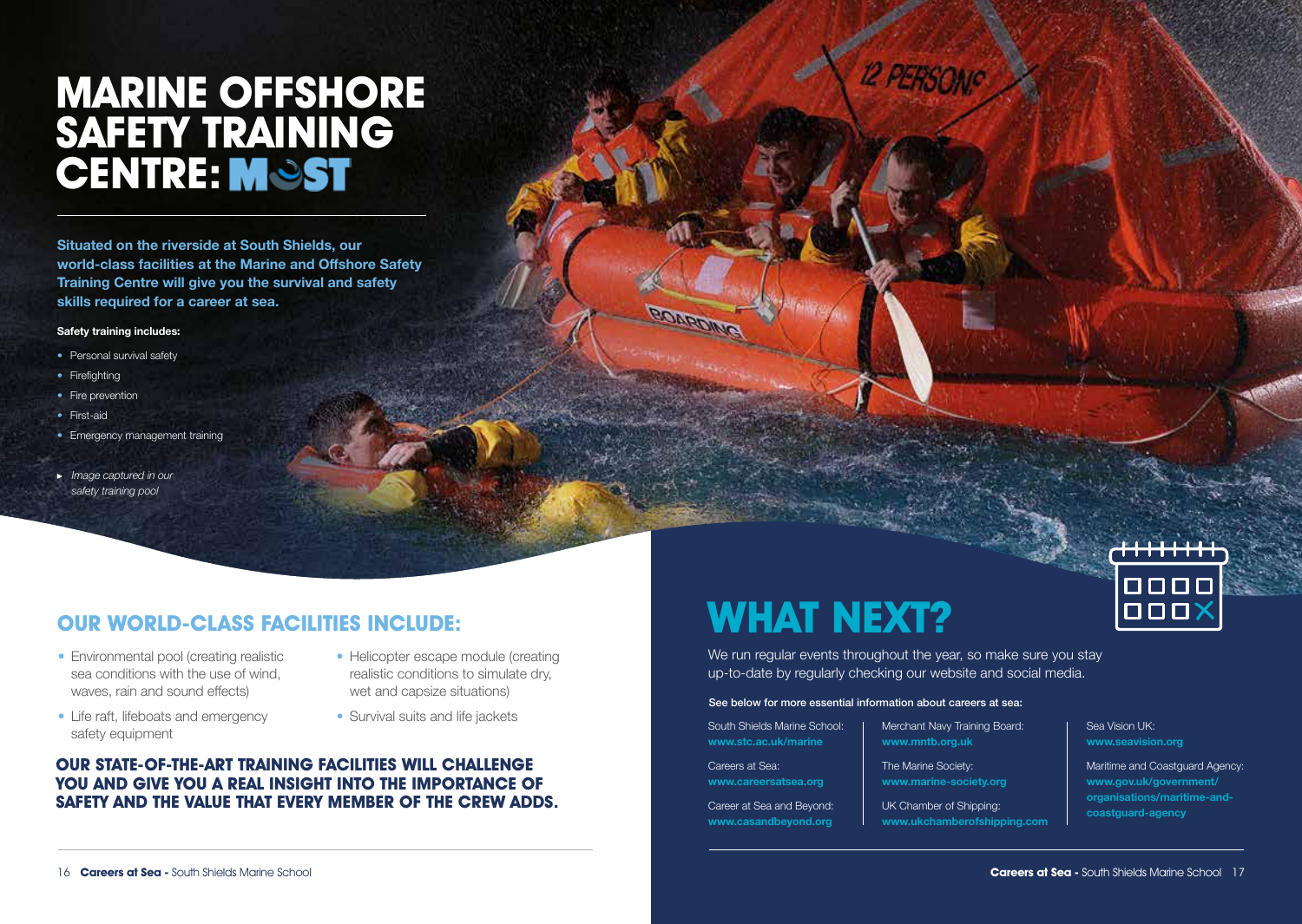## **HOW TO APPLY:**

#### **Pre-Cadets Cadets**

- Complete an online application through our website
- Attend an interview
- Following your successful interview, we will write to you to formally confirm your offer
- You will then be invited to a pre-enrolment taster day, where you'll meet your lecturers and future classmates

- Complete an online application form via the Careers at Sea website
- You can then view and apply directly to a range of training providers and shipping companies which are listed and who will then process your application

## **#WEARE SOUTHSHIELDS MARINESCHOOL**